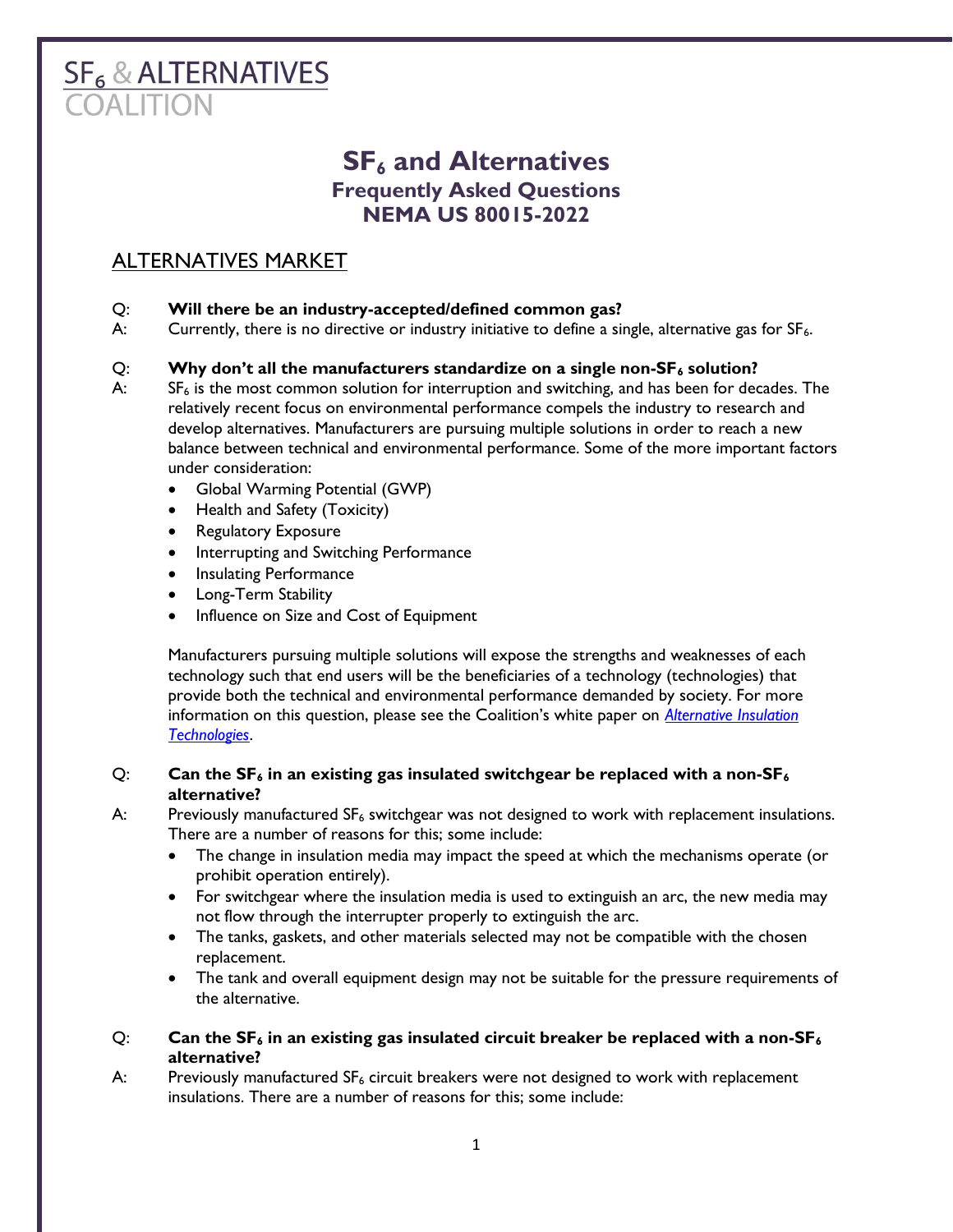- An  $SF<sub>6</sub>$  interrupter is specifically designed to clear system faults using the inherent thermodynamic and dielectric characteristics of  $SF_6$ . Non- $SF_6$  gas mixtures have significantly different properties than SF<sub>6</sub>, requiring tailored design and dimensioning in order to achieve their rating.
- Gas sealing of non-SF<sub>6</sub> mixtures requires qualification and application of improved elastomeric sealing compounds in order to achieve reliable, long-term sealing performance.
- The pressure vessel (including bushing insulators) may need to carry higher gas pressure, leading to modification of the design in order to maintain acceptable mechanical stress levels.
- Oxygen is a common component of alternative gas mixtures. Therefore, materials, coatings, and lubricants used within the gas enclosure must be qualified for such service.

# PERFORMANCE AND PROPERTIES OF ALTERNATIVES

#### Q: What will happen if the wrong gas is installed in the equipment?

A: If the equipment is not rated for alternative gases, there is no guarantee of performance unless testing has been performed and certified.

#### Q: Will a switch manufactured with an alternative be the same size as my current  $SF_6$ switch?

A: It depends on many things, such as the function of the insulating gas (Does it only insulate bus bar or is it used to extinguish the arc?), the temperature ratings of the switchgear, the interrupting ratings of the switchgear, and the pressure requirements of the alternative gas. While some styles and ratings of switchgear are able to be manufactured in a similar size to their  $SF<sub>6</sub>$  equivalents, in many cases, the alternative insulated switchgear is larger in size.

#### Q: Will an alternative gas be suitable for the same temperature rating?

A: It depends on the specific mixture, though some have limitations starting at −5°C and below. This may require the addition of heaters, if applicable for the product type and use.

## $Q$ : Does an alternative gas mixture have the same lifecycle as  $SF_6$ ?

A: As there are many alternatives for use in distribution switchgear below 38 kV, it is not yet clear if the alternative gas will have the same lifecycle, or if it will require maintenance at a given interval to be replaced. In addition, the lifecycle will be impacted by whether the insulating gas is used for arc quenching in addition to dielectrics.

#### Q: Will alternative gas require higher operating pressures?

A: This will be manufacturer dependent. Each equipment manufacturer will have to certify their designs with the alternative gas. This gas will provide different performance based on many different factors, including the size and shape of the gas tank, the sizes and shapes of the conductors, properties of the gas, etc. Users may not always achieve the same ratings with an alternative gas without a pressure increase, but it is possible.

#### $Q:$  Will the  $SF_6$  equipment have the same capabilities and characteristics when using the alternative gas?

A: The level of performance will be manufacturer dependent. If a user simply replaces  $SF_6$  with an alternative gas at the same pressure, the dielectric and thermal characteristics often result in different capabilities. The capabilities depend on both the gas properties and the design of the equipment. For example, with some designs, an alternative gas mixture will result in improved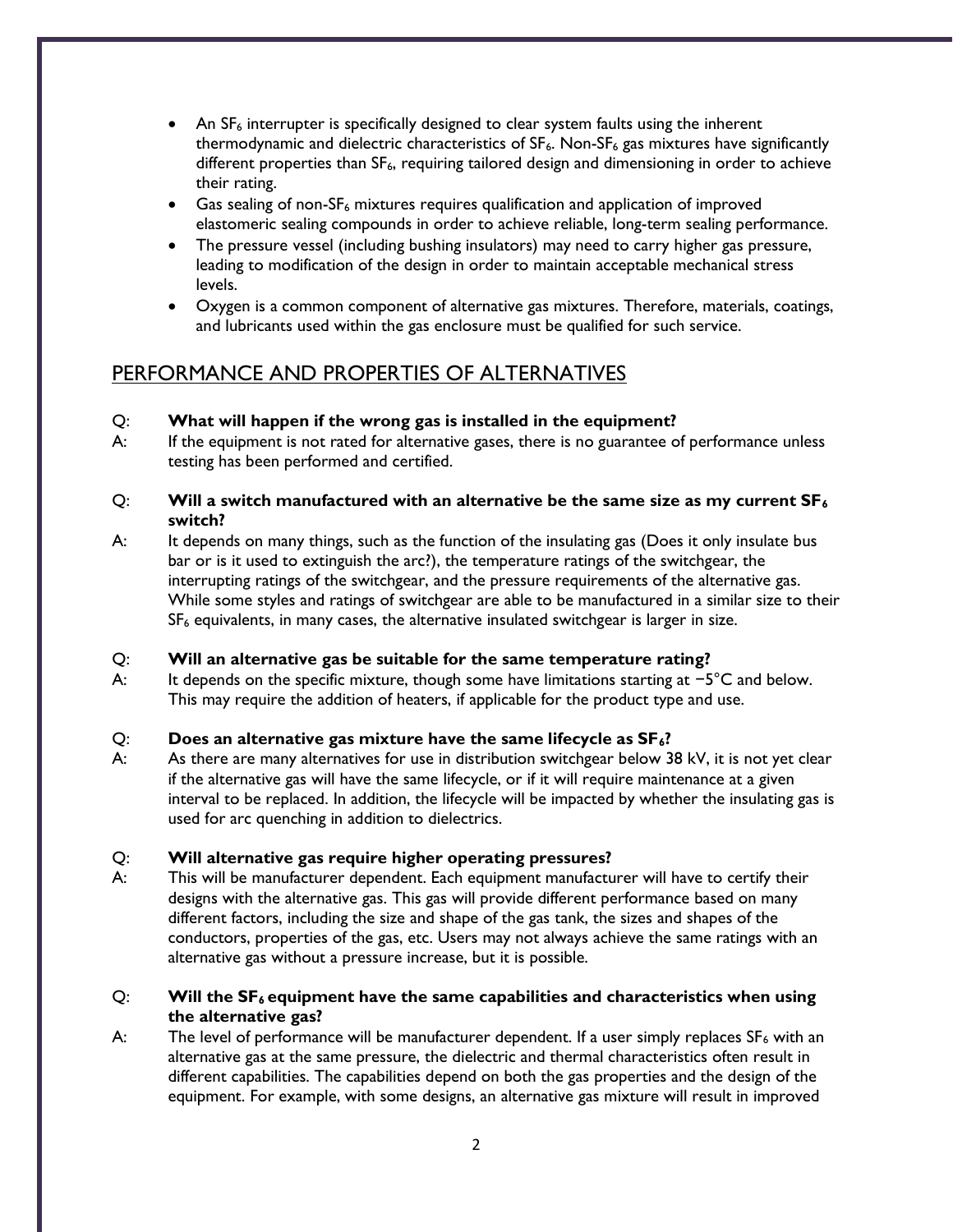continuous current carrying capabilities, and in other designs the same alternative gas will result in reduced continuous current carrying capabilities due to the shape and size of the gas tank, and the differences in gas circulation.

## **OPERATIONS**

- Q: Will a new gas handling procedure and/or gas handling equipment be required if I begin using alternative gases?
- A: Very likely. The new gas may be required to be filled to a different pressure, and it may be required to either mix with oxygen or be purchased pre-mixed. Disposal procedures may vary based on the nature of the alternative gas, and the design of the switchgear. Gas replacement could be required at certain intervals depending on the alternative gas.

#### Q: Is there a training requirement for handling of  $SF_6$  gas alternatives?

A: No federal, state, or local specific training requirements are in place at this time. However, because of the differences on handling pre-mixed gases, or if performing on-site mixing and/or performing recovery of mixed gases, we recommend formal training for individuals tasked with handling, managing, and tracking the use of  $SF<sub>6</sub>$  gas alternatives.

#### Q: How might field gas handling differ from  $SF_6$  to non- $SF_6$  equipment?

- A: The answer depends upon the gas mixture employed and whether the filling gas mixture is premixed or not:
	- Technical air (binary mixture of  $N_2$  and  $O_2$ ) may be bottle or cart filled from either premixed bottles or individual bottles. Technical air may be expelled to the atmosphere except in the case of an internal failure resulting in arc byproducts. In this case, the gas should be recovered and properly disposed of according to the manufacturer's recommendations.
	- Binary mixtures of  $CO<sub>2</sub>$  and  $O<sub>2</sub>$  may be bottle or cart filled, preferably from pre-mixed bottles or alternatively from individual bottles. Virgin mixed gas may be released to the atmosphere, whereas used gas should be recovered and filtered similar to  $SF<sub>6</sub>$ .
	- Ternary mixtures of  $CO<sub>2</sub>, O<sub>2</sub>$ , and a fluorinated component are typically filled from individual bottles via a dedicated gas cart. Pre-heating and mixture control are managed by the cart. Gas recovery is accomplished in a closed system using the same cart.

#### $Q:$  What is the process for  $SF_6$  gas alternative decomposition handling and disposal?

A: The varied options for  $SF_6$  gas alternatives are not all the same and have different decomposition characteristics. As a result, different approaches are required. But in general, the process is very similar to SF<sub>6</sub> gas. Filtration and capture of decomposition products for 3M™ Novec™ 5110 and 4710 Insulating Gases is possible by use of specifically designed recovery systems. However, the processes and filtration are being researched further. To date there has not been a process defined for disposal and/or reconditioning of alternative gases that have been exposed to decomposition.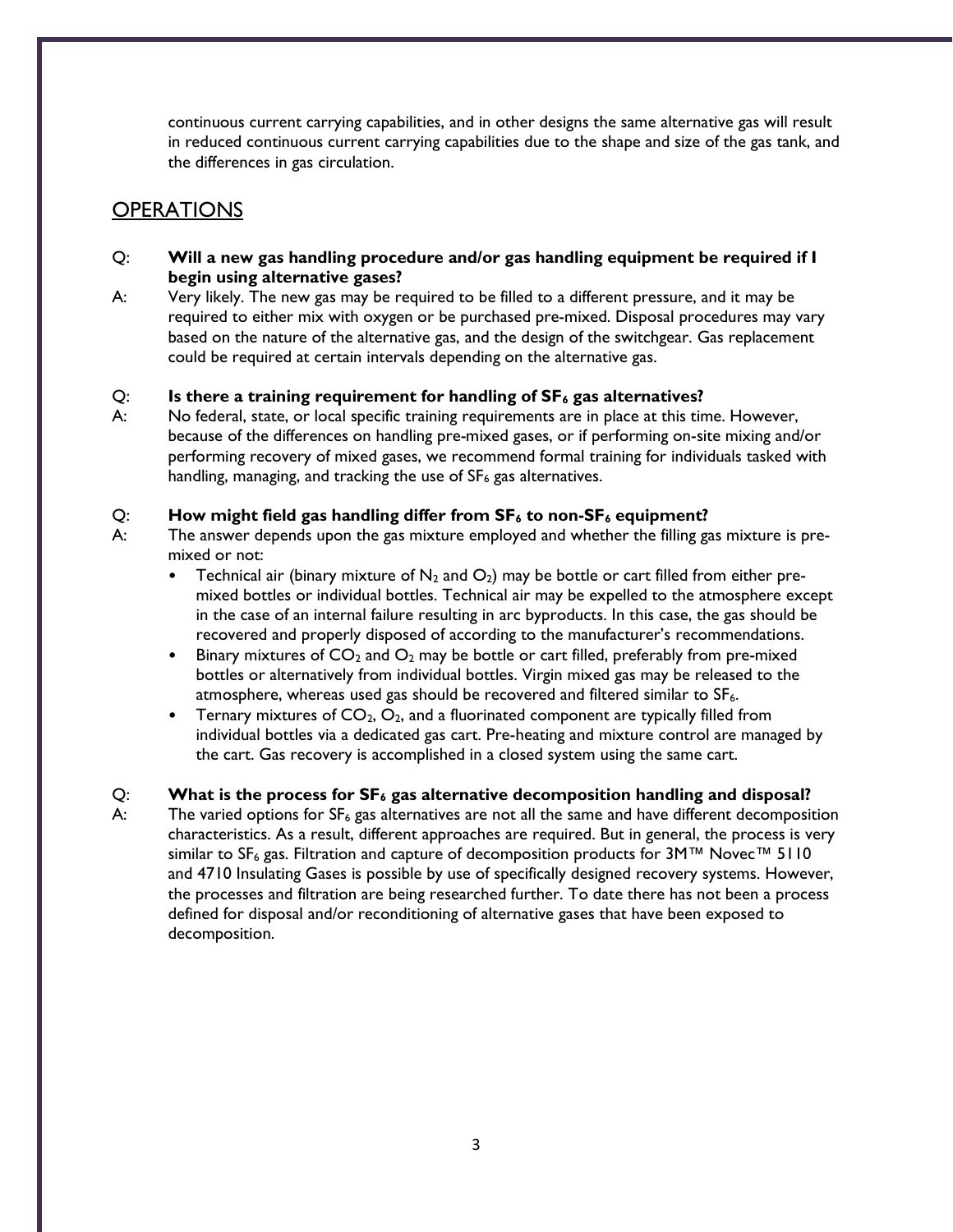#### Q: How do we know the long-term reliability/performance of alternative gases since they have not been in use in transmission and distribution applications for as long as  $SF<sub>6</sub>?$

A: A single answer is not possible at this time. The long-term stability and reliability of the gas will be dependent upon the specific gas mixture in use. The equipment manufacturer will need to provide this information for the specific formulation used in their equipment.

#### Q: Are hose and cart connections for alternative gases the same as for  $SF_6$ ?

A: No. Equipment such as recovery and filling equipment for GIE that use an alternative gas as a dielectric or arc quenching medium use different thread and different color coding.

#### Q: How might field leak detection differ from  $SF_6$  to non- $SF_6$  equipment?

A: The answer depends upon the gas mixture employed:

- Any  $CO<sub>2</sub>$ -based mixture may use a commercial hand-held  $CO<sub>2</sub>$  detector to localize gas leaks in the field. The manufacturer should be able to recommend specific devices based upon their experience.
- Thermal imaging cameras may also be used to detect large  $CO<sub>2</sub>$  leaks on energized equipment. Information from the camera manufacturers indicates that these cameras may be different than those used for  $SF<sub>6</sub>$ . More study is required before manufacturers are able to make a formal recommendation.
- Leaks of CO<sub>2</sub>-based gas mixtures that include a fluorinated component may be localized with traditional hand-held refrigerant (halogen) detectors.
- New technologies are emerging to detect other insulating gases. The equipment manufacturer should be able to provide specific and useful guidance for effective leak detection.

## REGULATORY

#### Q: In the U.S. are there regulations and reporting requirements for gas alternatives?

A: There is no specific reporting regulations for vacuum GIE. However, there are regulations in some states that address reporting requirements for greenhouse gases (including  $SF_6$ alternatives). California is an example of this.

Each of the 3M™ Novec™ Insulating Gases are subject to a U.S. EPA Significant New Use Rule (SNUR). Please see product SDS for further information; they are available at www.3M.com/SDS.

In addition,  $O_2$  (oxygen) also has a specific OSHA safety standard that must be reviewed and adhered to, although it does not specifically address its use in GIE. The OSHA regulation is 1910.104 - Oxygen.

As the industry advances with the research and application of alternative arc quenching and insulation materials, industry regulators will advise on reporting and environmental health and safety regulations, policies, and processes that will apply.

## STANDARDS

#### Q: Do any standards for gas insulated equipment contain leak limits?

A: Yes, see the table below for a non-exhaustive list.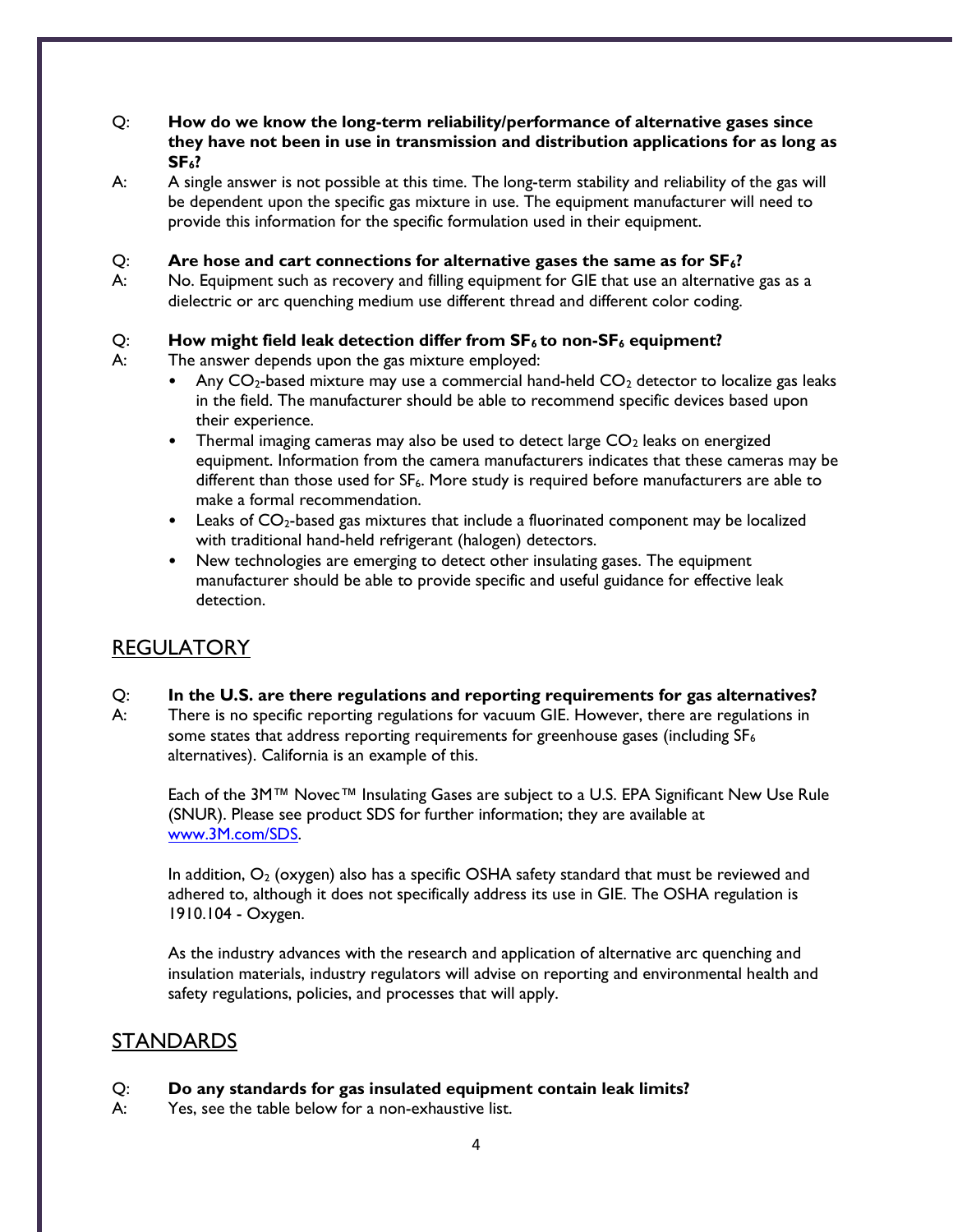| <b>Product Type</b>              | Voltage<br><b>Class</b> | <b>Standard</b>    | <b>Clause</b> | <b>Applicability</b>                                                                                          | <b>Leak Rate</b>                                                                         |
|----------------------------------|-------------------------|--------------------|---------------|---------------------------------------------------------------------------------------------------------------|------------------------------------------------------------------------------------------|
| <b>Gas Insulated Substations</b> | >52 kV                  | IEEE C37.122-2021  | 6.15          | SF <sub>6</sub>                                                                                               | 0.1%/year (confirmed by type<br>testing)<br>0.5%/year (confirmed by routine<br>testing)  |
| AC High-Voltage Circuit Breakers | $>1$ kV                 | IEEE C37.04-2018   | 7.11          | <b>Closed Pressure</b><br>Systems-Any Insulating<br>Gas                                                       | Maximum leak rate <1%/year.<br>Alternate preferred leak rates<br>are 0.5% and 0.1%/year. |
| Metal-Enclosed Switchgear        | $1$ kV $-$<br>52 kV     | IEEE C37.20.9-2019 | 6.13          | Refillable<br>Compartments-Any<br><b>Insulating Gas</b>                                                       | $0.5\%$ /year                                                                            |
|                                  |                         |                    |               | Sealed Compartments-<br>Any Insulating Gas                                                                    | $0.1\%$ /year                                                                            |
|                                  |                         |                    |               | Vertical Sections of Gas-<br>Filled Compartments-<br>Any Insulating Gas                                       | $0.5\%$ /year                                                                            |
| Metal-Enclosed Switchgear        | >52 kV                  | IEC 62271:2021     | 6.16.3        | IEC 62271-1 Clause<br>6.16.3 Is Applicable<br>Except as Noted:                                                |                                                                                          |
|                                  |                         |                    |               | Any Single<br>Compartment to<br>Atmosphere and<br><b>Between</b><br>Compartments-Any<br><b>Insulating Gas</b> | $\leq$ 0.5%/year                                                                         |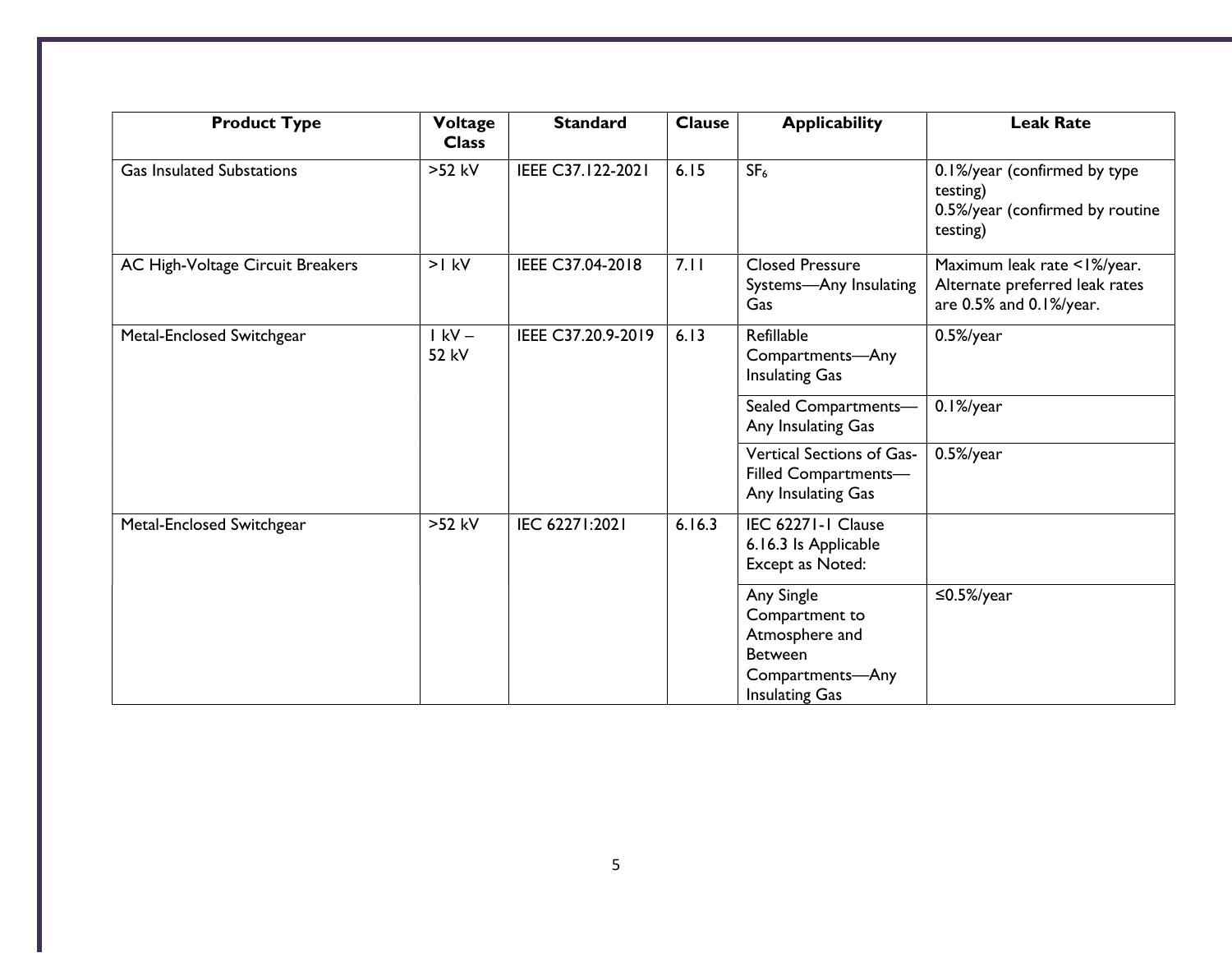|                                                                                                     |                     |                    |      | Any Single<br>Compartment to<br>Atmosphere and<br><b>Between</b><br>Compartments-SF <sub>6</sub> ,<br>SF <sub>6</sub> Mixtures, and Other<br><b>Gas Mixtures with GWP</b><br>>1000                                              | $\leq$ 0.1%/year |
|-----------------------------------------------------------------------------------------------------|---------------------|--------------------|------|---------------------------------------------------------------------------------------------------------------------------------------------------------------------------------------------------------------------------------|------------------|
|                                                                                                     |                     |                    |      | Any Single<br>Compartment to<br>Atmosphere and<br><b>Between</b><br>Compartments-Gas<br>Mixtures with GWP<br>$≤1000$                                                                                                            | $\leq$ 0.5%/year |
|                                                                                                     |                     |                    |      | Any Single<br>Compartment to<br>Atmosphere and<br><b>Between</b><br>Compartments, for<br>Containing Less than<br>I kg of Gas-SF <sub>6</sub> , SF <sub>6</sub><br>Mixtures, and Other<br><b>Gas Mixtures with GWP</b><br>> 1000 | $\leq$ 0.2%/year |
| High Voltage Switchgear-Alternating-<br><b>Current Circuit Breakers</b>                             | $>1$ kV             | IEC 62271-100:2021 | 6.16 |                                                                                                                                                                                                                                 |                  |
| High Voltage Switchgear-Alternating<br><b>Current Disconnectors and Earthing</b><br><b>Switches</b> | $>1$ kV             | IEC 62271-102:2018 | 6.16 |                                                                                                                                                                                                                                 |                  |
| High Voltage Switchgear-Alternating<br><b>Current Switches</b>                                      | $1$ kV $-$<br>52 kV | IEC 62271-103:2021 | 6.16 |                                                                                                                                                                                                                                 |                  |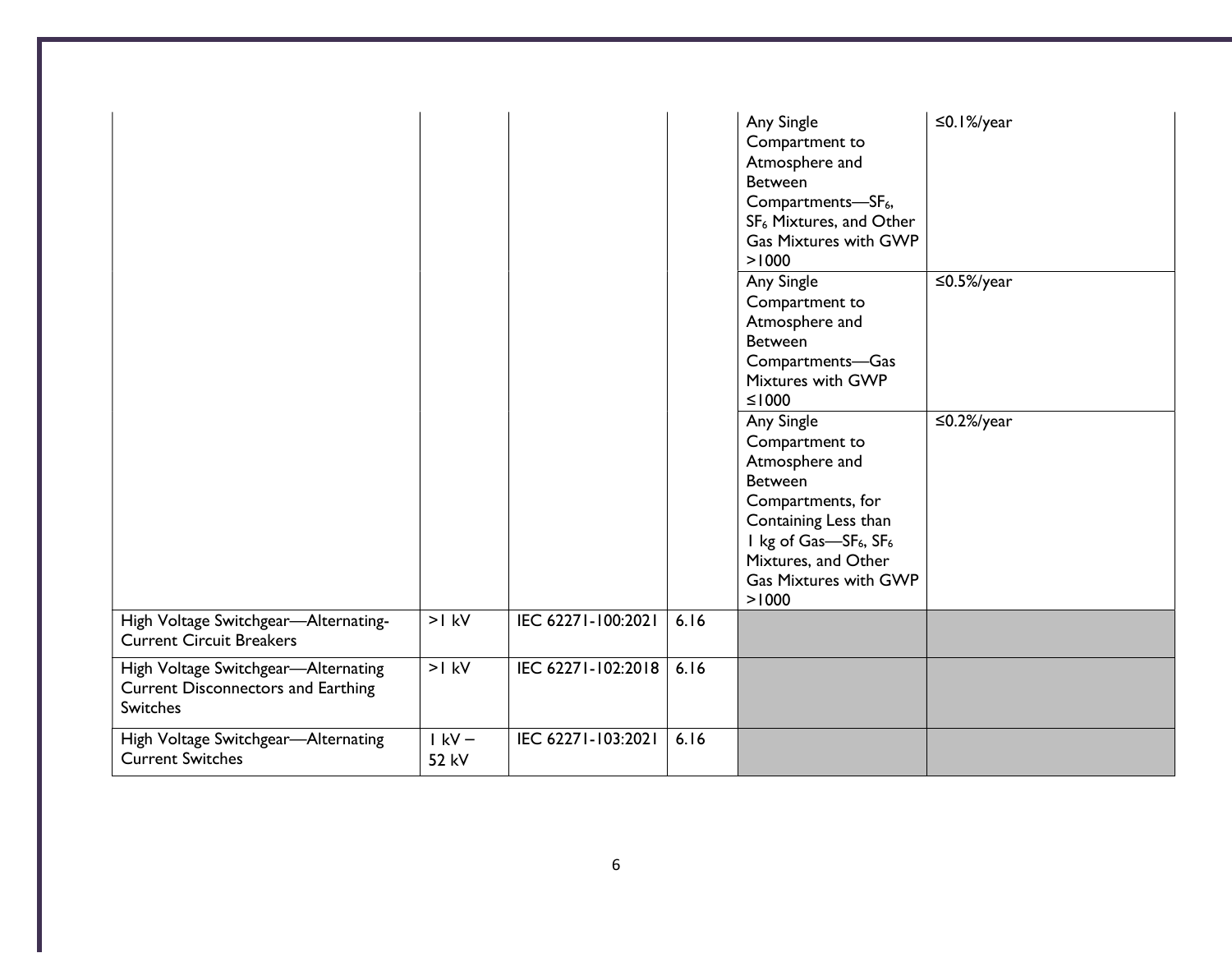| High Voltage Switchgear-Common<br>Specifications                                                                                                          | As applic.<br>As applic. | IEC 62271-1:2017   | 6.17 | <b>Controlled Pressure</b><br>Systems-lnsulating<br><b>Gases Except Ambient</b><br>Air, $SF_6$ , and $SF_6$<br><b>Mixtures</b><br><b>Closed Pressure</b><br>Systems-lnsulating | Specified by the number of<br>replenishments per day or by the<br>pressure drop per day.<br>$\leq$ 0.5%/year                                                                                                                                                             |
|-----------------------------------------------------------------------------------------------------------------------------------------------------------|--------------------------|--------------------|------|--------------------------------------------------------------------------------------------------------------------------------------------------------------------------------|--------------------------------------------------------------------------------------------------------------------------------------------------------------------------------------------------------------------------------------------------------------------------|
|                                                                                                                                                           |                          |                    |      | Gases- $SF6$ and $SF6$<br><b>Mixtures</b>                                                                                                                                      |                                                                                                                                                                                                                                                                          |
|                                                                                                                                                           | As applic.               |                    |      | <b>Closed Pressure</b><br>Systems-lnsulating<br><b>Gases Except Ambient</b><br>Air, $SF_6$ , and $SF_6$<br><b>Mixtures</b>                                                     | $\leq$  %/year                                                                                                                                                                                                                                                           |
|                                                                                                                                                           | As applic.               |                    |      | <b>Sealed Pressure</b><br>Systems-Insulating<br><b>Gases Except Ambient</b><br>Air                                                                                             | Specified by the expected<br>operating duration. Shall be<br>designed in a way to ensure that<br>the minimum functional pressure<br>(density) shall not be attained<br>before the expected end of life.<br>The manufacturer shall specify a<br>permissible leakage rate. |
| High Voltage Switchgear-Alternating<br><b>Current Switch-Fuse Combinations</b>                                                                            | $I$ kV –<br>52 kV        | IEC 62271-105:2021 | 6.16 |                                                                                                                                                                                |                                                                                                                                                                                                                                                                          |
| Subsurface, Vault, and Pad-Mounted<br>Load-Interrupter Switchgear and Fused<br>Load-Interrupter Switchgear for<br>Alternating-Current Systems Up to 38 kV | ≤38 kV                   | IEEE C37.74-2014   | 7.4  |                                                                                                                                                                                |                                                                                                                                                                                                                                                                          |